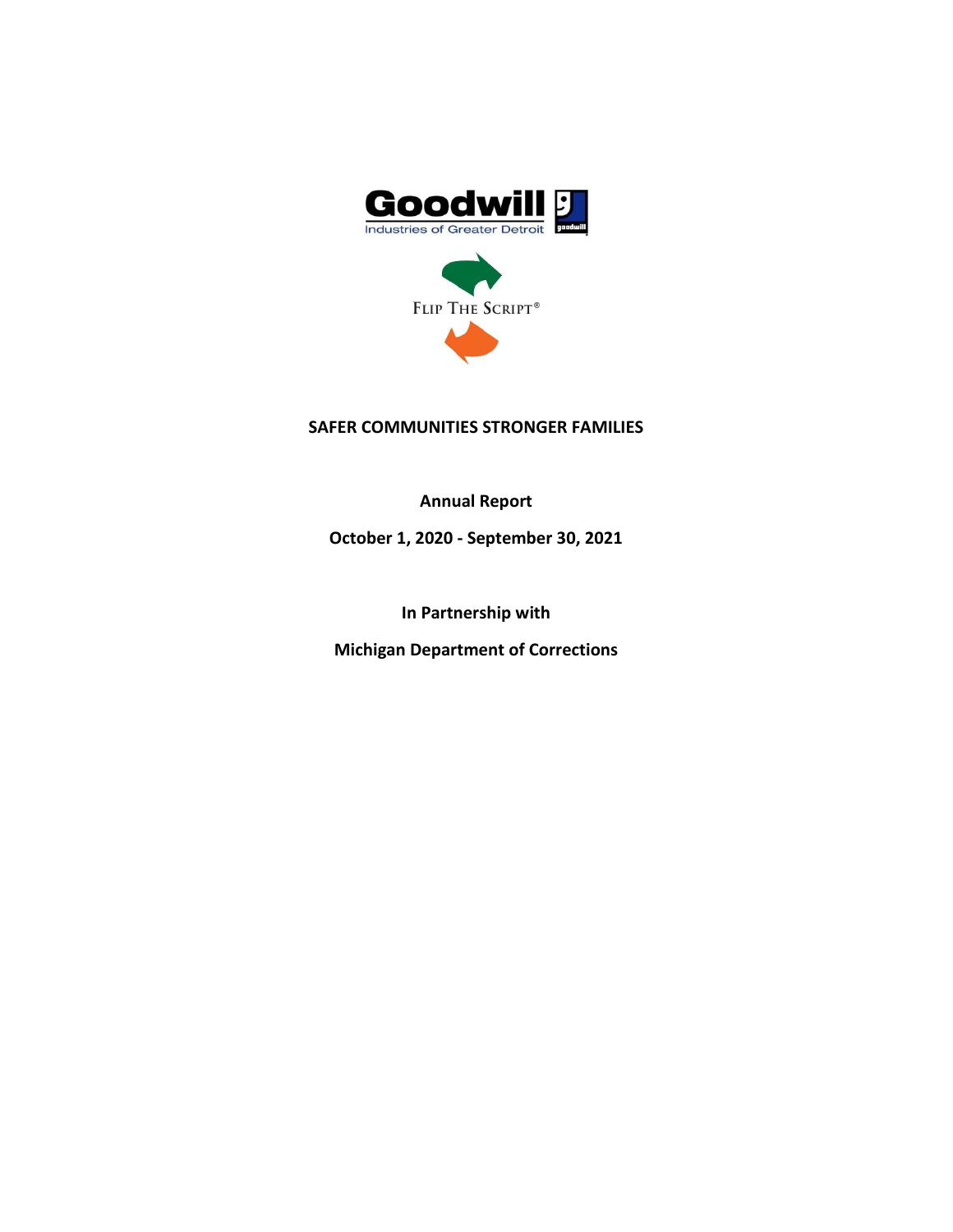#### **I. Executive Summary**

Ensuring the success of all participants referred to Flip the Script (FTS) Safer Communities, Stronger Families (SCSF) program continues to be our pivotal objective to reducing recidivism and providing personalized support supports and encouragements to "justice involved" probationers, with "Moderate to High" level predispositions. Goodwill Industries of Greater Detroit's (GIGD) – Flip the Scrip Empowerment Program continues to redirect program participants to a more positive path toward personal success.

GIGD and the Michigan Department of Corrections (MDOC) as partners work to maintain regular communications, and to ensure all program elements are managed for participants' long-term success. Wayne County  $3^{rd}$  Circuit Court has continued to refer individuals to the FTS – SCSF program as an alternative to jail or prison. Approximately 85% of persons referred, who have fully participated in the program, have not returned before a judge, nor have they been incarcerated and/or detained. Overall, the continued success of the FTS program endures, and works to reduce the number of offenders who commit new crimes, and who are ultimately incarcerated in state prisons, while reducing the corrections expenses shouldered by taxpayers across the state.

As shared in our mid-year report-out, fiscal year 2021 has not been without challenge and/or complexity. The COVID-19 national pandemic continued to challenge the FTS team in various ways. Traditional classroom services, workshops, and activities were offered in both the face-to-face and virtual systems. New virtual tools and methods allowed the FTS team to continue with excellent participant service supports. The enrollments and educational recovery outcomes are still exceeding expectations, and other metrics were above the 75-80% success ratings.

Participant financial literacy and debt management outcomes continued achievement at optimum levels. Job Placement outcomes for male participants were above the quantitative goals for FY 2021. The FTS team has diligently worked to conclude the year favorably. Results for the Women Empowerment participants, however, continued below the FY 2021 metric/goals. The program received few referrals of women participants for services.

Lastly, the MDOC and Goodwill Detroit worked collectively to negotiate the quantitative FY 2021 goals for SCSF programming, and we are exploring program improvements for the FY 2022 activities.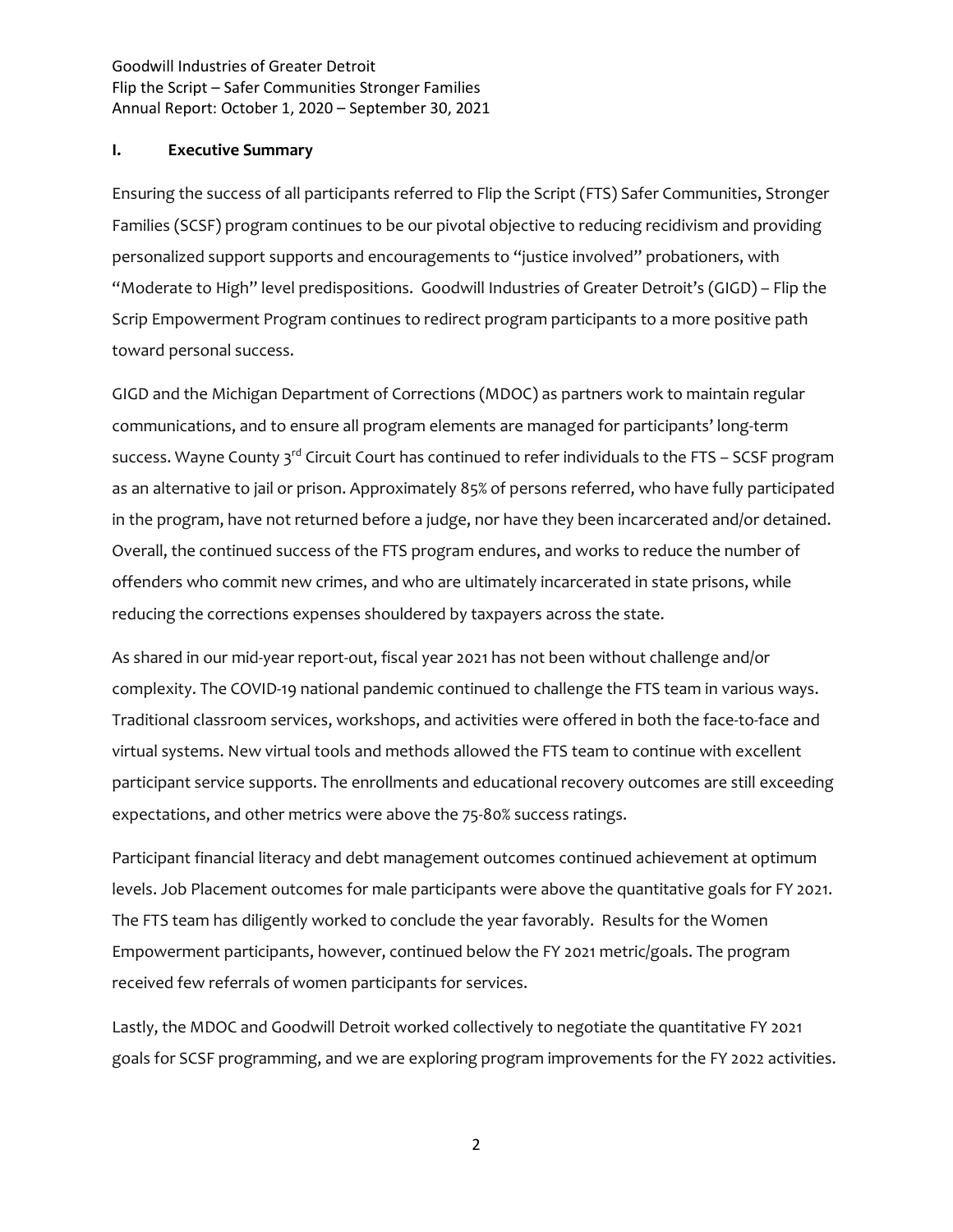#### **II. SCSF Participants and Their Challenges/Barriers**

Participants in are referred directly by the MDOC's Probation Department, and the Wayne County Third Circuit Court Judicial Branch.

Many SCSF participants, along with the City of Detroit residents, and those throughout Wayne County, continue to have a myriad of barriers to obtaining competitive employment, and most importantly life success. The list of barriers are often numerous, but familiar when supporting offenders from across the region and/or State. However, the intensity of the challenges for SCSF participants is likely much more acute (mirroring other aspects of Wayne County population data as compared to state population data).

Overall, many SCSF participants are not prepared to achieve any substantial life goals toward life successes. Housing insecurity, childcare, low literacy, food uncertainty, are the immediate challenges that most face. Many probationers are disconnected from the educational, financial, health, and employment systems that could offer a positive path forward. Most do not have vital documents such as a State ID or Driver's License, and many have no personal/reliable transportation, and have limited, to no traditional work experience.

Many SCSF participants suffer from low educational levels in Reading and Math, and a significant number of individuals struggle with identified and unidentified learning disabilities. Some can identify words that are familiar, but have very low reading levels, and have difficulty expressing themselves orally or in writing. Employment is another challenge given that the participant's low educational levels prohibit them from completing online web-search and/or job applications in computer-based systems.

The need for childcare assistance is also a significant barrier for many SCSF participants, especially the women/female participants. When combined with unreliable transportation, food, and housing challenges mentioned above, the resulting barriers becomes nearly insurmountable.

A significant number of the women serviced are traumatized due to prior emotional and sexual abuse, and many have experienced sexual assault and/or domestic violence at the hands of a controlling male partner(s). Other female probationers referred are also in negotiations with the Wayne County Family Court, and are facing the potential removal of children from their care, while equally being underemployed and/or unemployed.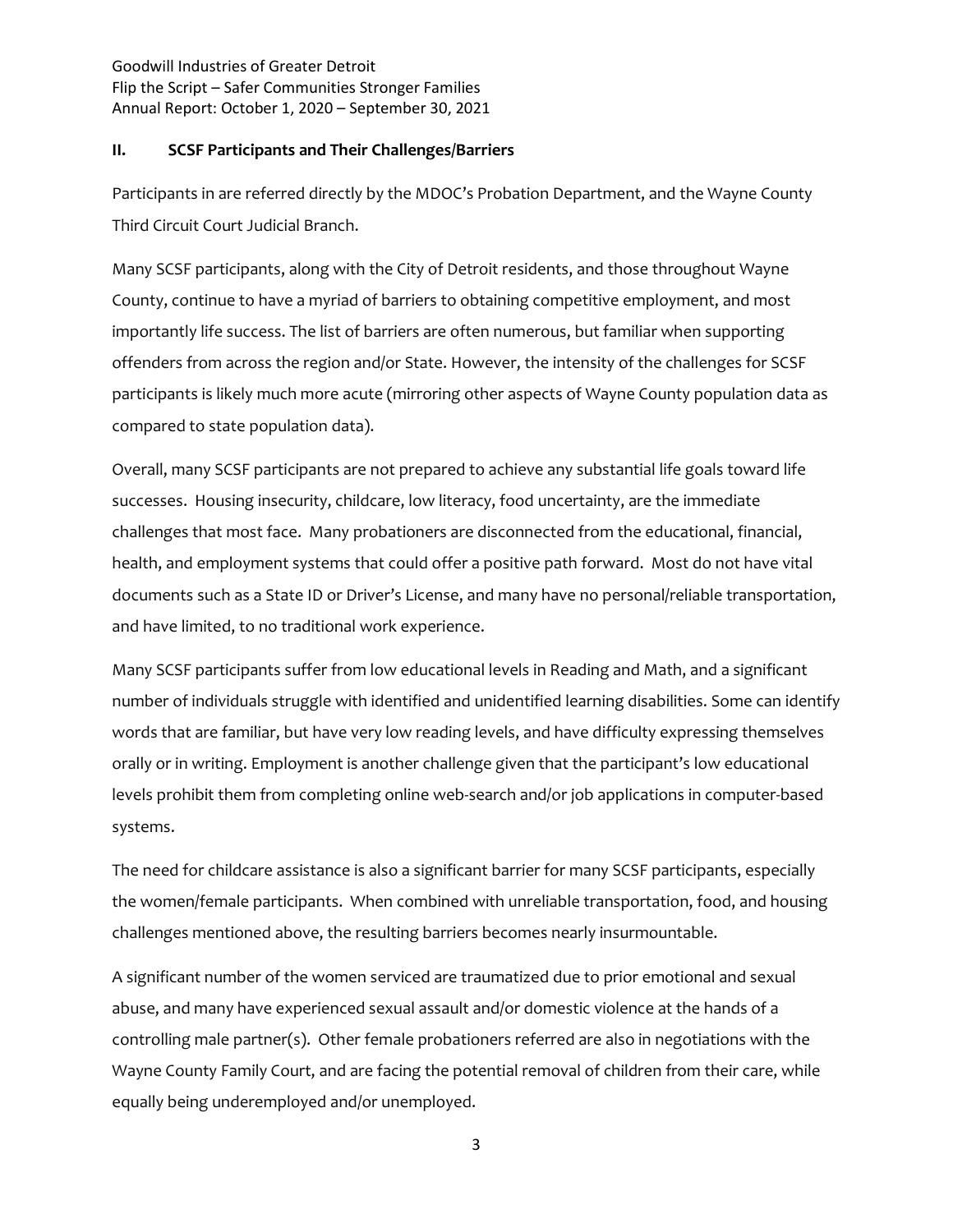Compounding these challenges, most SCSF participants were reared and/or shaped in environments where criminal behavior was acceptable. Their social networks are of little help in transcending these barriers and in most cases, the networks are an obstacle. In particular, many of the men are members of formal or informal street gangs that are engaged in regular criminal activity. Those that are not members of such groups were generally "raised and/or socialized by the streets" and, as a result, were either mixed/mingled in a similar manner, or learned to avoid all social support systems as a survival tactic.

Lastly, there are aspects of the criminal courts system that create barriers to employment and life success for SCSF participants. Many probationers often communicated that they are required to visit their probation officer, and/or Judge during the day—a requirement that is inconsistent with the expectation that they gain and maintain employment, especially in cases where they are expected to work a full 8 or 10-hour shifts. Similarly, contracts such as SCSF expect services can be delivered, and results achieved on a timeline consistent with the State's fiscal year calendar. Impactful and meaningful results frequently take from 18 to 24 months. This means that results/outcomes frequently are not available, and are likely to carry over into a new fiscal year.

#### **Participants:**

- During the current COVID-19 living and work environment, many of the MDOC probation officers had been understandably more lenient with the probationers, and the referrals of whom we serve. As an unintended consequence, some of the participants have an attitude and/or disposition where there is a "lack of urgency" when it comes to completing class work/assignments in a timely manner.
- This current pandemic environment has also exposed the severity of areas such as digital literacy and/or the digital divide, with disparities in access to quality internet and Wi-Fi, as well as, laptop or desktop computers for which a cellphone/tablet is no substitute.
- Though this was a barrier pre- COVID quarantine, participant childcare needs were exacerbated due to the limited available childcare centers, along with the lack of affordable childcare options in this climate. For participants who continued in classroom or virtual sessions, the distractions were evident. A number of probation agents pulled participants from the program.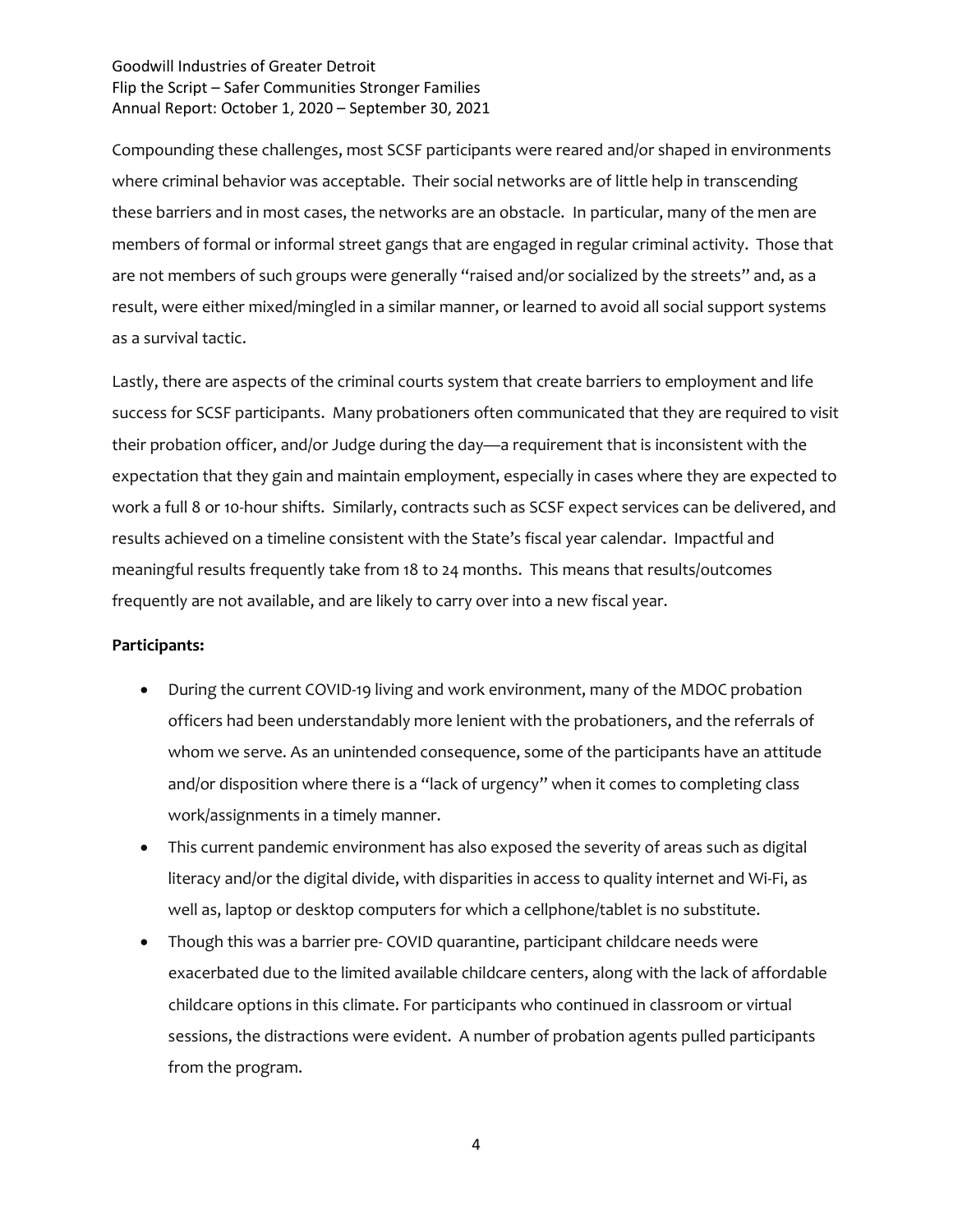- The COVID-19 environment did shift the employment dynamic. A number of our working participants were regularly asked by their employers to work extensive schedules/overtime to make up for the losses due to staff shortage situations. As a result, many probationers often found it difficult to complete classroom assignments in a timely fashion.
- Over 90% of SCSF participants enrolled during this period are on probation, and 25% are repeat offenders, and therefore are in need of a diversionary strategy in order to avoid longterm incarceration.
- Over 85% of our male participants and over 70% of female participants lacked a high school diploma or GED. The majority of the male and female participants, consistent with past years, initially scored below the  $4<sup>th</sup>$  grade level in math, and at or below the 5th grade level in reading.
- Less than 55% of male participants have never held a traditional job assignment, or have been previously employed.
- Over 70% of participants report being challenged with both transportation and housing, which in many cases means that there is "no permanent residence" in place after program completion.

#### **III. Services, Strategies, Activities and Progress Toward Goals**

Goodwill Detroit's Flip the Script program, which operates the SCSF, has successfully responded to the regional re-entry challenges for just under two decades. The SCSF program has its roots in service to parolees, but over the last 10 years has increasingly focused its attention on 'alternative sentencing efforts' and reducing the likelihood of recidivism among probationers participating in them.

Flip the Script's holistic and tailored approach is designed to deter probationers from costly state confinement, while continuing to produce measurable and/or favorable outcomes. SCSF participants are expected to focus on educational attainment, personal growth, and positive life skill acquisitions. Many probationers have to face and confront the same pressures that sent them to the justice system (i.e. Criminal court) in the first place. In addition to building this lifestyle resolve, participants must learn accountability for life's demands, such as critical childcare needs, employment demands, and educational recovery. The investment each probationer is required to make in his or her own success is paramount.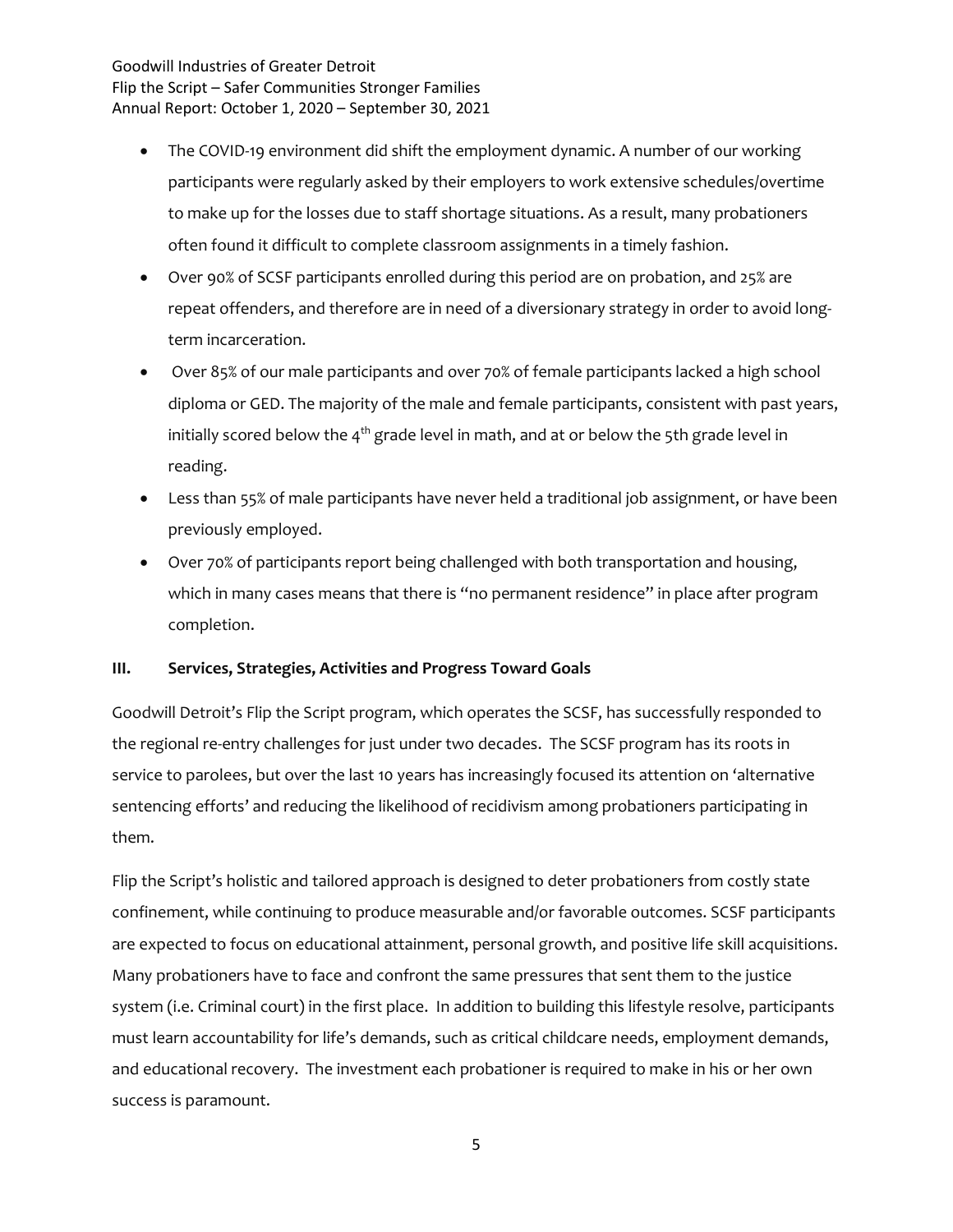Support for SCSF probationers, and ensuring their success is a total community effort. The continued support and/or validation from our community partners, including the Detroit Police Department (DPD), the Office of Detroit Mayor Michael Duggan, and the U.S. District Court for the Eastern District of Michigan and the United States Attorney's Office ensures that our reach in supporting SCSF participants extends beyond Goodwill Industry's Community Center. Veteran and rookie officers from the DPD have joined into scheduled immersion sessions with SCSF cohort groups and classes, building bridges that will assist in fostering healthy relationships between police and community residents.

National thought leaders in the arena of reentry services have recognized the Flip the Script - SCSF program. FTS is recognized as one of many leading programs internationally, so much so that it periodically hosts visits from international audiences seeking to learn best practices in re-entry and community reintegration work. Indeed, Flip the Script's effective program model has received multiple commendations from CARF, a national accrediting body for its comprehensive employment and training services for the justice involved populations.

Our current and former SCSF participants have consistently reported high "client satisfaction" results when surveyed on their experience. In the most recent fiscal year, 97% of participants rated SCSF had a positive and direct impact on their lives.

## SCSF programming includes a variety of services designed to meet the needs of participants:

- An intense "Rites of Passage" Cognitive Behavioral training (CBT) program that teaches social skill building and personal accountability; along with
- Employment and Work readiness counseling and coaching.
- Wraparound services and supports to meet basic needs;
- Intense one-on-one counseling, coaching, and mentorship;
- Assistance with obtaining legal identification, including state ID, birth certificates, and also driver's licenses;
- Financial literacy and related services, including debt avoidance, basic budgeting, credit counseling and repair, assistance with recovery from identity theft, smart money management, assistance opening a savings or checking account, and exposure to other financial tools;
- Remedial education services, Basic Reading/Literacy, Mathematics, and Digital Awareness and Literacy;
- An individualized combination of those services has been proven to consistently produce excellent outcomes for SCSF participants.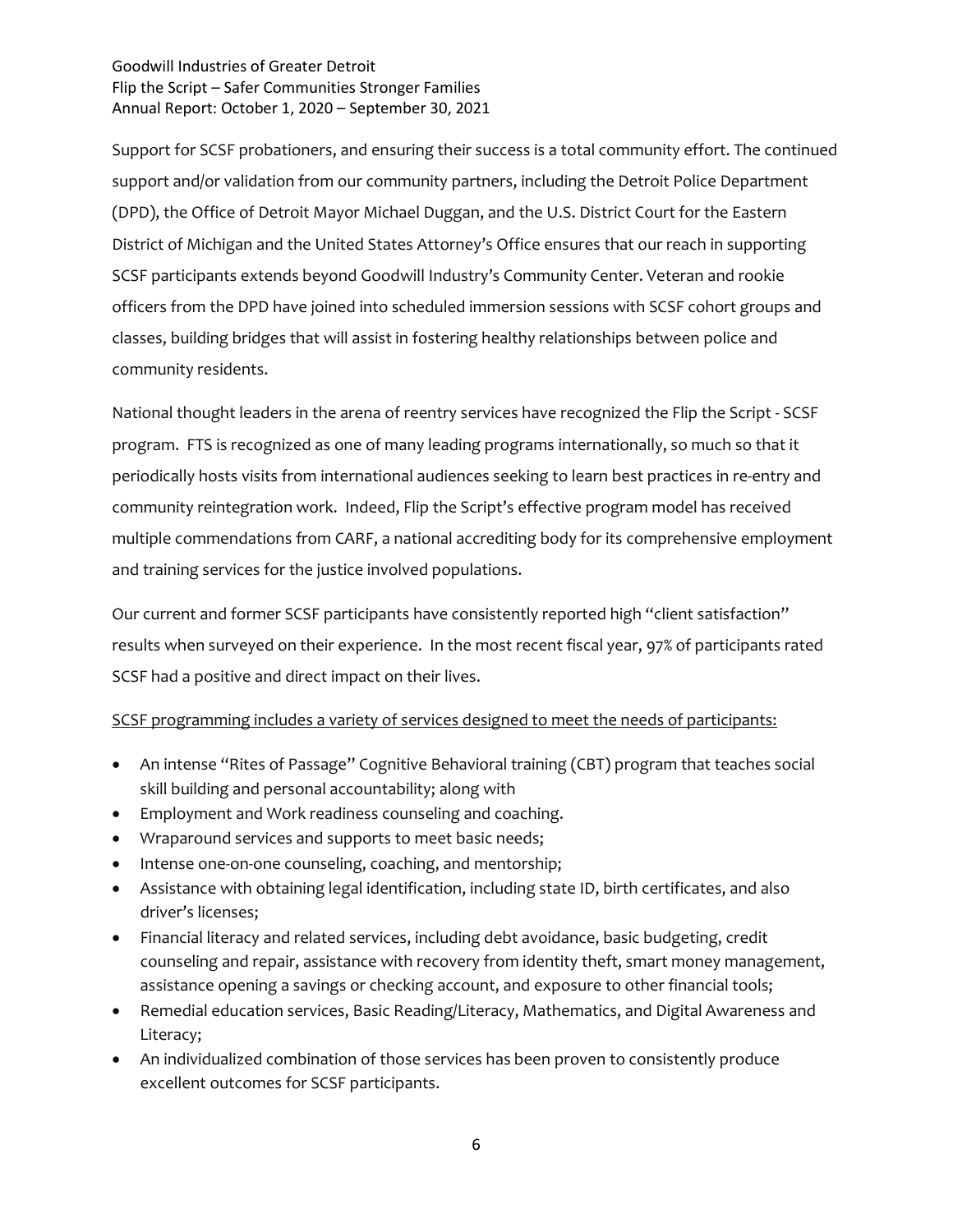# **A. Community-Based Male Alternative Sentencing Program**

SCSF programming delivered strong outcomes for male participants.

|                                                                                                                                            | <b>FY 2021 Goals</b><br>$10/1/20 - 9/30/21$ | FY 2021 Actual<br>$10/1/20 - 9/30/21$ |
|--------------------------------------------------------------------------------------------------------------------------------------------|---------------------------------------------|---------------------------------------|
| <b>Target Number of Enrollees</b>                                                                                                          | 155                                         | 124 (80% Goal Achieved)               |
| Number of program completers (80% of<br>total enrollees)                                                                                   | 125                                         | 73 (58% Goal Achieved)                |
| Number of Job Placements (70% -<br>Percentage of participants placed in<br>competitive employment with 90 calendar<br>days of completion.) | 109                                         | 91 (83% Goal Achieved)                |
| Number achieving 30 day retention (80% -<br>Percentage of employed participants<br>achieving 30-day employment retention)                  | 76                                          | 52 (68% Goal Achieved)                |
| Number achieving 90 day retention (80% -<br>Percentage of employed participants<br>achieving 90-day employment retention)                  | 104                                         | 37 (36% Goal Achieved)                |

At MDOC's request, we are also reporting this data in a new way. Many program participants often require two or more job placements before achieving employment sustainability. They frequently fail to maintain their first placement due to unfamiliar workplace soft skills and communication methods, along with the accumulation of years of poor interpersonal and social skills, household distractions, and negative peer pressure.

*Out of 73 male offenders who completed the Alternative Sentencing program for FY 21, 47 are still on probation, 14 completed probation successfully, and 3 were unsuccessful while on probation. Therefore, a total of 17 offenders were discharged from probation, and the successful completion rate is 14/17 (82%).* 

When participants do not retain their initial job placement, they are immediately counseled, coached, and receive additional supportive services and job placement assistance. MDOC and GIGD agreed the initial and subsequent placements would be counted toward the "job placements" outcome. Per the MDOC's 2019-20FY request, the table below shows only one job placement per participant (unduplicated). Total number of job placements (duplicated) is not reflected.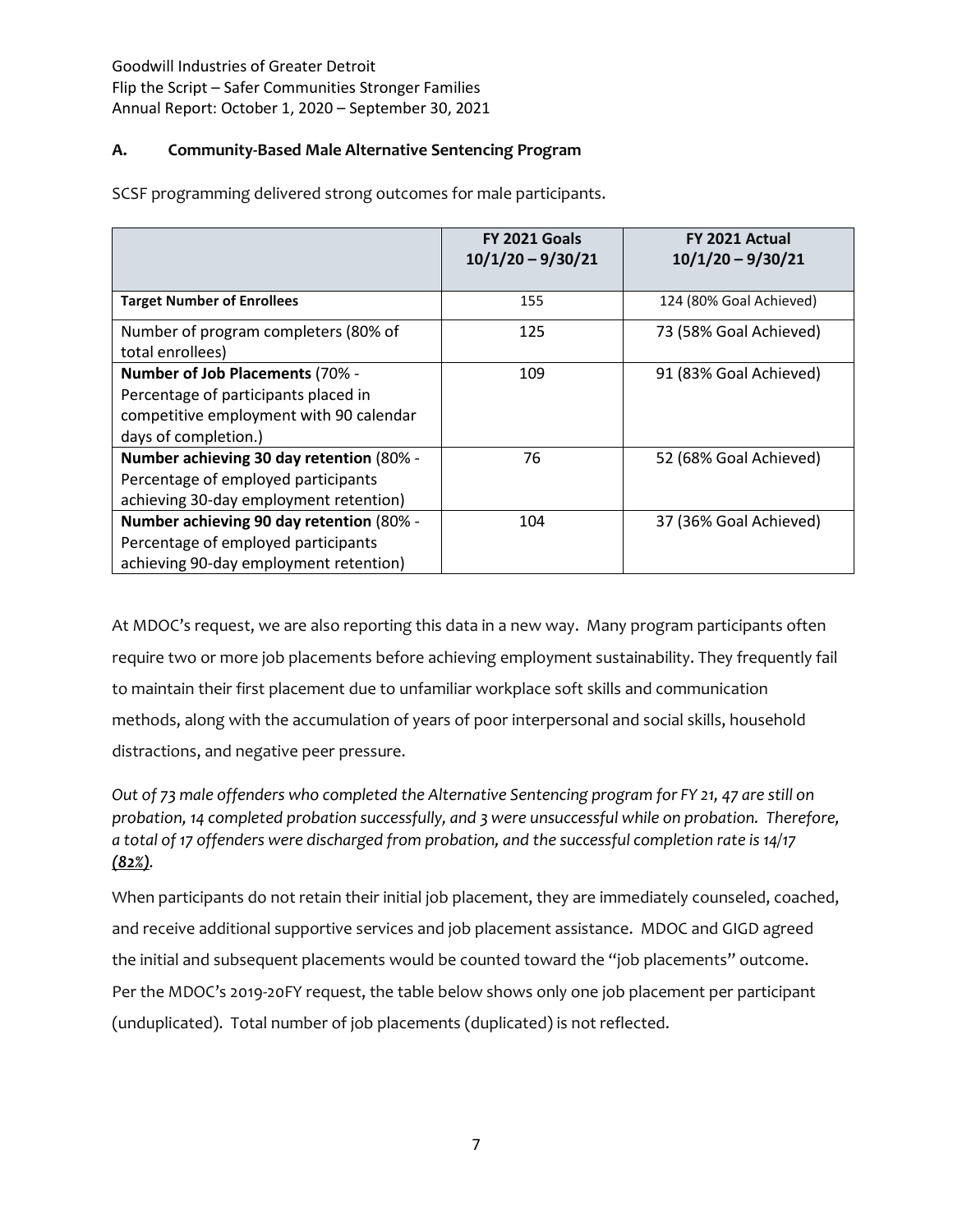|                                 | FY 2021 Program Goals<br>$10/1/20 - 9/30/21$ | FY 2021 Actual<br>$10/1/20 - 9/30/21$ |
|---------------------------------|----------------------------------------------|---------------------------------------|
| <b>Number of job placements</b> | 109                                          | 83%                                   |
| (70% - Percentage of            |                                              |                                       |
| participants placed in          |                                              |                                       |
| competitive employment with     |                                              |                                       |
| 90 calendar days of completion) |                                              |                                       |

Finally, thirty-seven (37) participants entered the SCSF program employed from July 1, 2019 – September 30, 2020. For those who enrolled in program 04/01/21 – 9/30/21, their 90-day employment retention measure will occur post September 30, 2021. (Therefore, 13 participants reached the 90 day retention benchmark.) The Flip the Script team continues its emphasis on supporting participants to retain employment beyond their initial 30 days, while also offering new opportunities that have higher wages.

# **B. Education Recovery for All Adult Populations**

One hundred twenty-four (124) probationers enrolled in remedial educational programming (i.e. GED). Participant services included classroom activities in reading and math, as well as one-on-one tutorial sessions. We have also initiated full implementation of the Online GED Academy activity and remote testing, along with the high school completion alternative, HiSET high school equivalency. Thirty-five (35) carryovers from FY 2020-21 currently are pursing GED completion.

|                                                                                      | <b>Program Goals</b>         | FY 2020 Actual      |  |
|--------------------------------------------------------------------------------------|------------------------------|---------------------|--|
|                                                                                      | $10/6/20 - 9/30/21$          | $10/6/20 - 9/30/21$ |  |
| Number of Enrollees                                                                  | 145(124)                     | 85%                 |  |
| Number of participants achieving<br>grade level increase (80% of total<br>enrollees) | 116 (112 Grade Improvements) | 96%                 |  |

(03) HiSET is an alternative to the GED for someone pursuing high school completion.

Twenty (20) carryover participants were actively engaged in remedial education services as of September 30, 2021. These individuals will carry-on through the FY22 to ensure continuation of their educational goals. More than half of these individuals are pursuing their last/final test to completing a GED.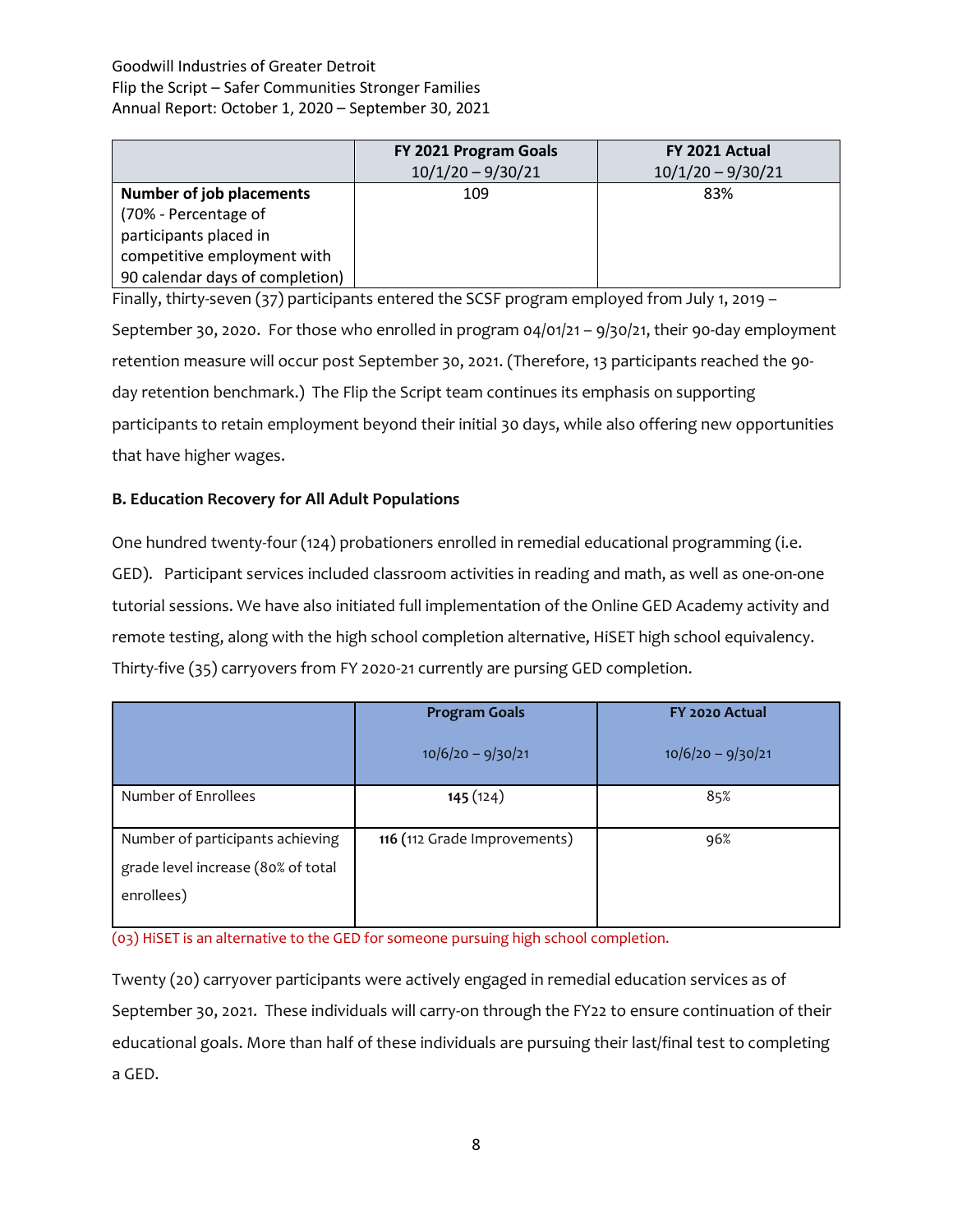The following table reflects the reading and math grade levels improvement for all enrolled Educational Recovery participants.

|                     | Entry (TABE) Reading<br>Level | <b>Reading</b><br>(1 Level Grade Increase) | <b>Reading</b><br>(2 Level Grade Increase) |
|---------------------|-------------------------------|--------------------------------------------|--------------------------------------------|
| Grade (9th -12th)   | 19                            | 17                                         | 12                                         |
| Grade $(7th - 8th)$ | 41                            | 38                                         | 19                                         |
| Grade $(5th - 6th)$ | 37                            | 35                                         | 14                                         |
| Grade $(4th - 1st)$ | 27                            | 26                                         | 8                                          |

|                     | Entry (TABE) Math Level | <b>Math</b><br>(1 Level Grade Increase) | <b>Math</b><br>(2 Level Grade Increase) |
|---------------------|-------------------------|-----------------------------------------|-----------------------------------------|
| Grade (9th -12th)   | 19                      | 17                                      |                                         |
| Grade $(7th - 8th)$ | 41                      | 38                                      | 6                                       |
| Grade $(5th - 6th)$ | 37                      | 35                                      | 10                                      |
| Grade $(4th - 1st)$ | 27                      | 26                                      |                                         |

Seventeen (17) participants achieved their GED during the fiscal year 10/6/20 – 9/20/21.

Additionally, fiscal year 2020 probationers continued their educational goals beyond September 30, 2021. The table below reflects FY 2020 probationer's carry-over educational progress in FY 2021.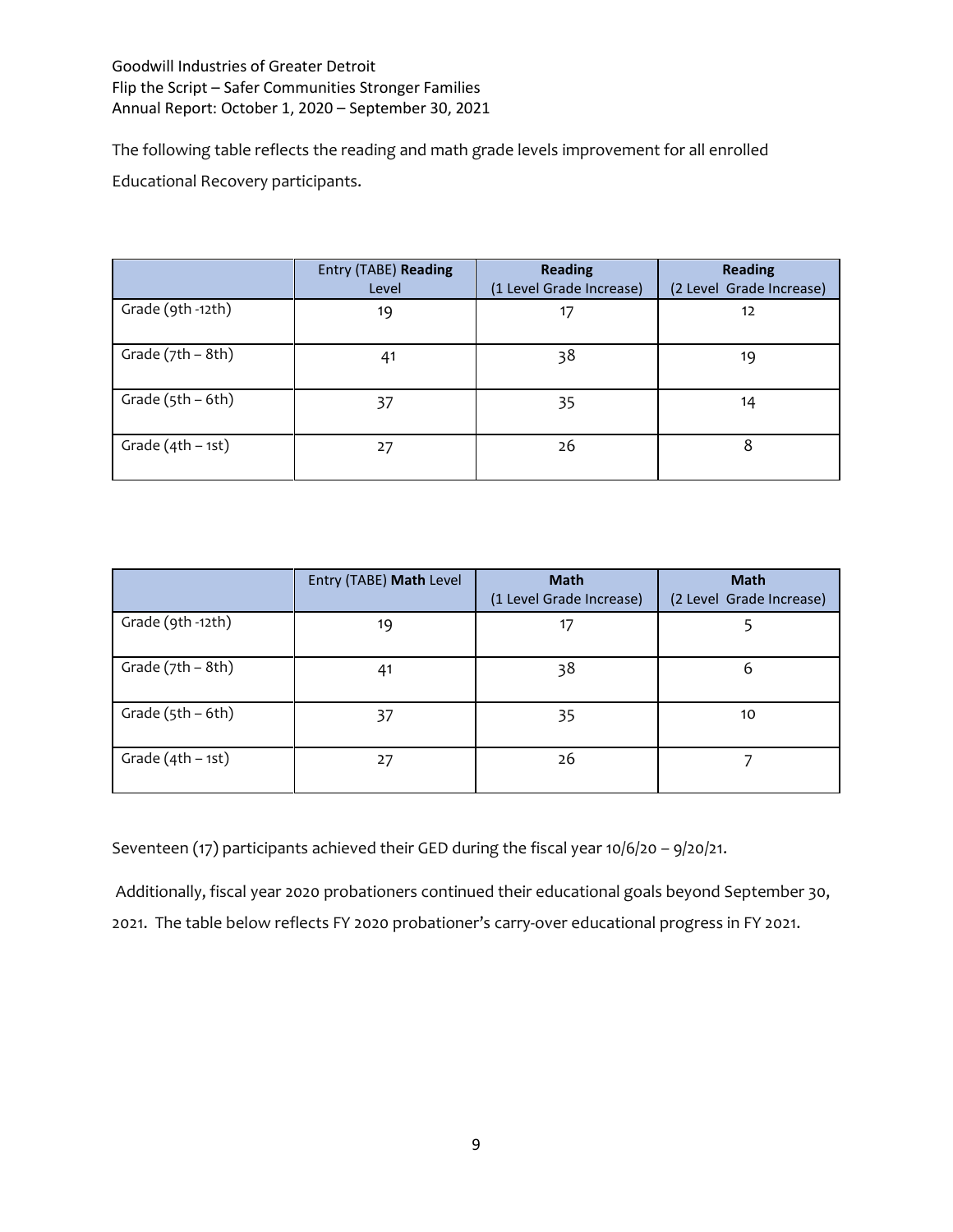| <b>FY19 SCSF Carryover</b> | <b>Entry (TABE) Reading</b><br>Level | <b>Reading</b><br>(1 Level Grade Increase) | <b>Reading</b><br>(2 Level Grade Increase) |
|----------------------------|--------------------------------------|--------------------------------------------|--------------------------------------------|
| Grade (9th -12th)          | 8                                    | 8                                          |                                            |
| Grade $(7th - 8th)$        | 6                                    | 6                                          | b                                          |
| Grade $(5th - 6th)$        |                                      |                                            |                                            |
| Grade $(4th - 1st)$        |                                      |                                            |                                            |

| <b>FY20 SCSF Carryover</b> | <b>Entry (TABE) Math Level</b> | <b>Math</b><br>(1 Level Grade Increase) | <b>Math</b><br>(2 Level Grade Increase) |
|----------------------------|--------------------------------|-----------------------------------------|-----------------------------------------|
| Grade (9th -12th)          | 8                              | 8                                       |                                         |
| Grade $(7th - 8th)$        | 6                              | 6                                       |                                         |
| Grade $(5th - 6th)$        |                                |                                         |                                         |
| Grade $(4th - 1st)$        |                                |                                         |                                         |

## **C. Beyond Jobs Women's Empowerment Services**

Women's Empowerment is another service component which was created to offer gender and cultural specific 'career planning and development services', along with continuing education for women 16 -39 years of age. Women's Empowerment provided ongoing supportive services that focused on Workplace and Employment readiness for eligible women facing critical issues including poverty, financial strain, homelessness, and domestic abuse.

During this year's efforts and plans, the women's programming continued to experience low referral submissions and challenges from the MDOC and Wayne County Circuit Courts due to life, childcare, and educational challenges. As indicated by the data in the tablet below, the challenges are continually exacerbated by the on-going personal challenges and program requirements, resulting in fewer referrals for services versus the previous moments. However, with the newly negotiated program metrics for women, FTS – SCSF sought to recruit women, and gain new referrals from the MDOC Probation Offices, and the Wayne County 3<sup>rd</sup> Circuit Court. Unfortunately, after months of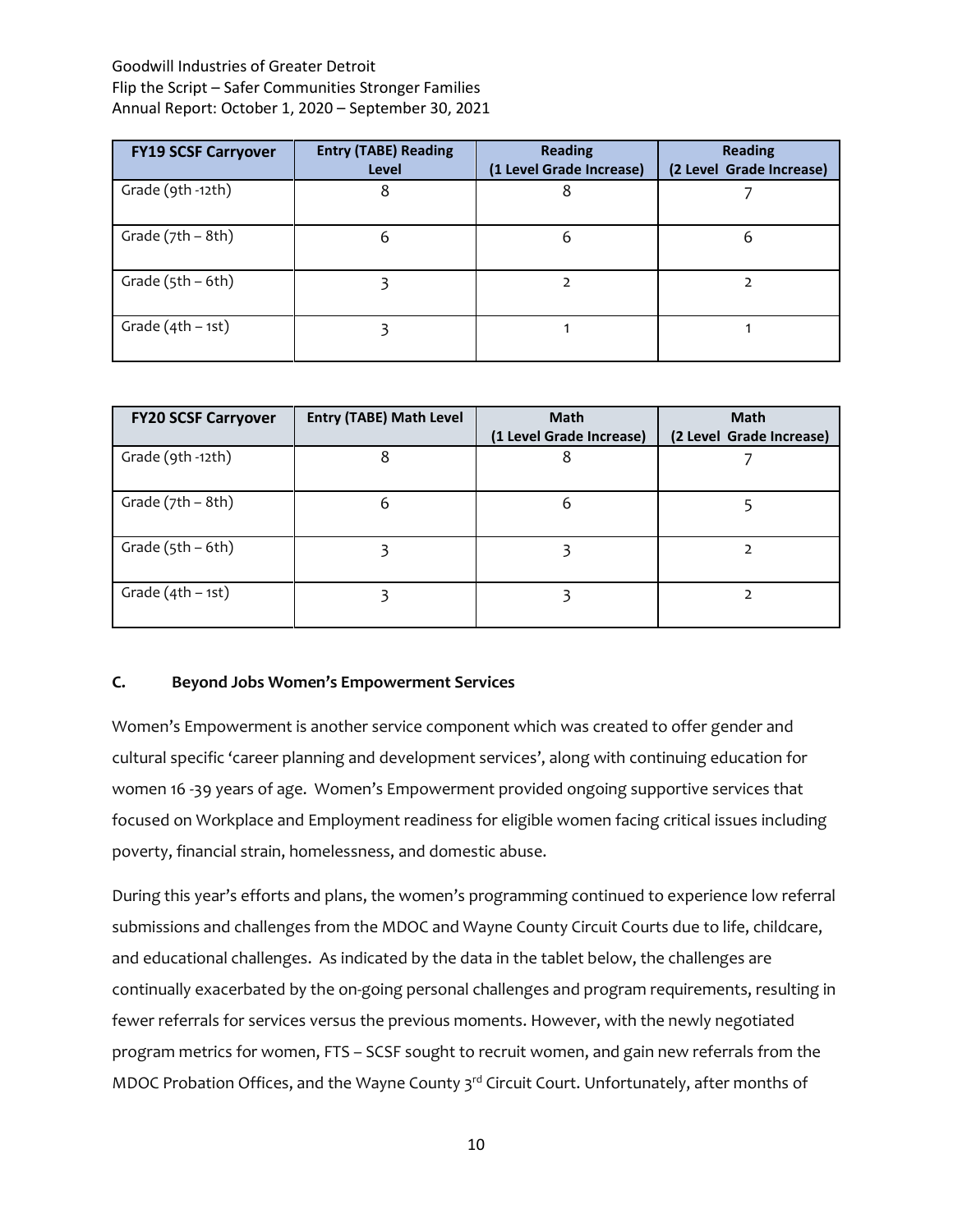outreach and strategic communications, the women referrals did not increase. However, with COVID-19 and childcare challenges (being the largest), the Women's Empowerment Program had a significant drop in outcomes in serving and supporting female participants.

|                             | FY 2021 Goals<br>$10/01/20 - 9/30/21$ | FY 2021 Actual<br>$10/01/20 - 9/30/21$ |
|-----------------------------|---------------------------------------|----------------------------------------|
| <b>Number of Enrollees</b>  | 62                                    | 6(9%)                                  |
| <b>Number of Completers</b> | 37                                    | 2 (2% Goal Achieved)                   |
| (80% of total enrollees)    |                                       |                                        |
| Number of Job               | 53                                    | 2 (1% Goal Achieved)                   |
| Placements (70% of          |                                       |                                        |
| <b>Total Enrollees)</b>     |                                       |                                        |

Although there were COVID-19 and referral challenges, a few women successes were achieved. Two (2) women achieved their GED and six (6) successfully completed three of the four parts of their GED exams. We assisted four (4) women (carryover) in jobs with average wage earning of \$10-\$12 per hour.

# **D. Other Program Services—Financial Literacy and Coaching**

All SCSF probationers were provided the opportunity to access Goodwill's Center for Working Families (CWF) services for support with "Income Support Services, Financial Literacy, and Financial/Credit Building. These services support low-to-moderate income individuals and families in achieving greater financial stability and/or economic prosperity and the means to pursue their life goals.

During this fiscal year (FY21), eighty-five (85) SCSF participants have benefitted from these services. Seventy (70) probationers accessed their credit report for credit counseling and developed a personal budget. Fifty-four (54) individuals began building savings, with an increased net worth. Twenty-eight (28) probationers reduced their non-asset related debt.

## **IV. Future Plans**

After delivering the SCSF program for the past six years, and delivering re-entry programming for nearly 20 years, the Flip the Script team at Goodwill Detroit continues to make great strides: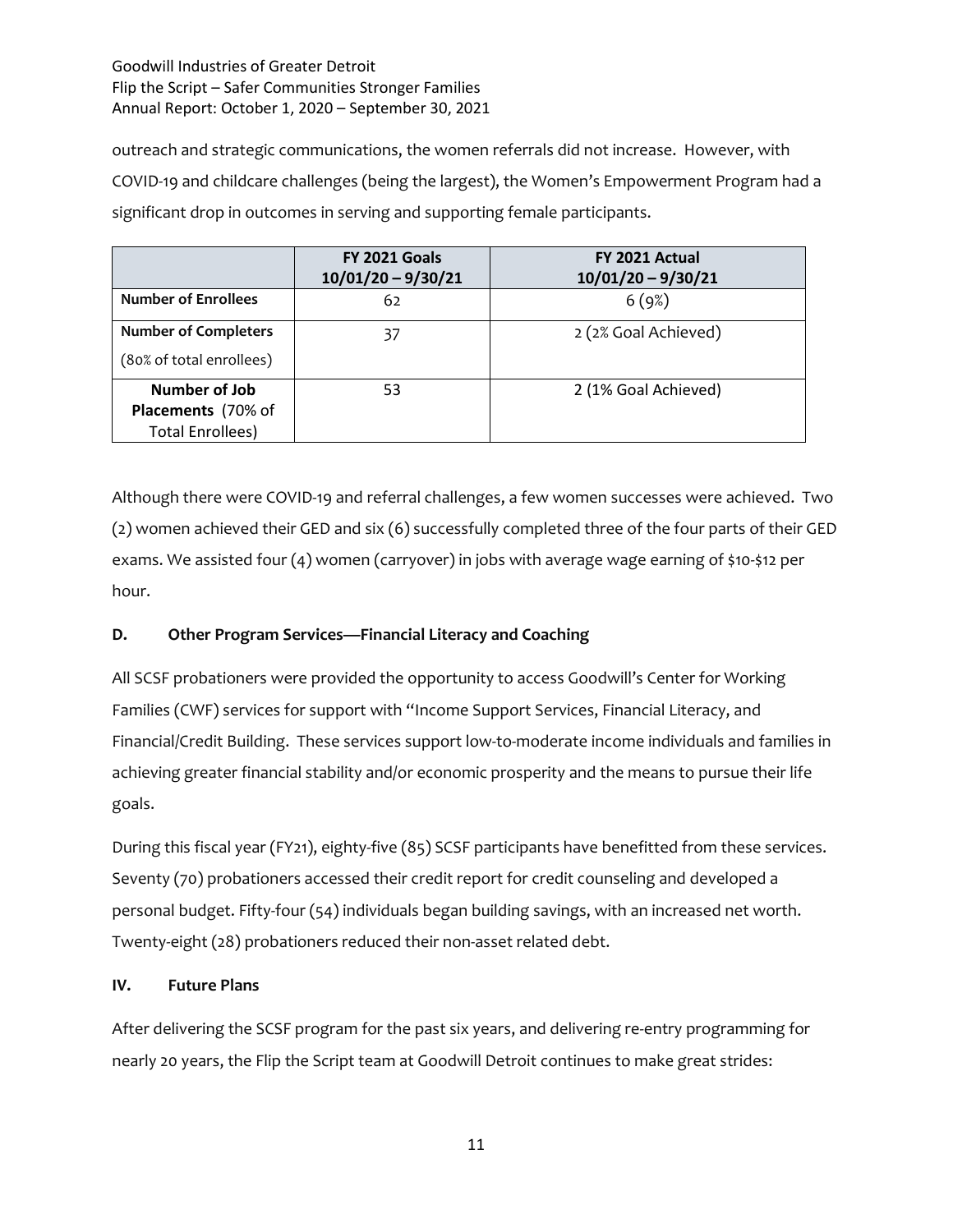We have learned a participant's basic needs are adequately addressed, attendance improves moderately, participation drastically improves, and transformation begins. Toward that end, some probationers were provided with a variety of personal hygiene products, including toothbrushes and toothpaste, mouthwash, soap, deodorant and underclothing. Work clothing and other attire were also provided.

- As in prior years, a close relationship between Flip the Script staff and MDOC probation officers is a substantial determinant of a probationer's long-term success. When SCSF participants realize that the two entities are working together to resolve their challenges, participants become more accountable to the court's referral orders. As a result, Flip the Script staff have encouraged all agents who have participants enrolled to take advantage of our site/space to engage probationers, and to designate times after 3:00 p.m. at Flip the Script to conduct their interviews, which improves probationer compliance and attendance.
- The odds of SCSF participants completing the program improve significantly if they remain engaged throughout the program. The first 4 to 5 weeks are most critical for both GED Preparations and Rites of Passage (RoP). More importantly, the odds of a dramatic transformation in the life of the trainee also improves after that same period. It takes approximately 4 - 8 weeks for SCSF participants to develop a real trusting relationship with the staff at Flip the Script and to begin to accept how deep-seated childhood trauma has affected their lives.

The Flip the Script team has continued to implement new service delivery strategies and practices to enhance the SCSF programming for the 2021 fiscal year. Those improvements include:

- New GED and academic testing tools and resources (e.g., GED Online Academy) inclusive of Singapore Math Strategies, and Trauma Informed Teaching;
- Remote Testing was also make available for participants to be able to take their GED Test online at Goodwill's Detroit Career Center Lab. This act has increased the participant's access to GED testing tremendously as the city of Detroit has very few Test Centers open due to covid-19.
- Improved strategic alliances with local businesses and staffing agencies (especially those job sites located on 24-hour bus lines) and other human service agencies in order to ensure competitive placements and job retention;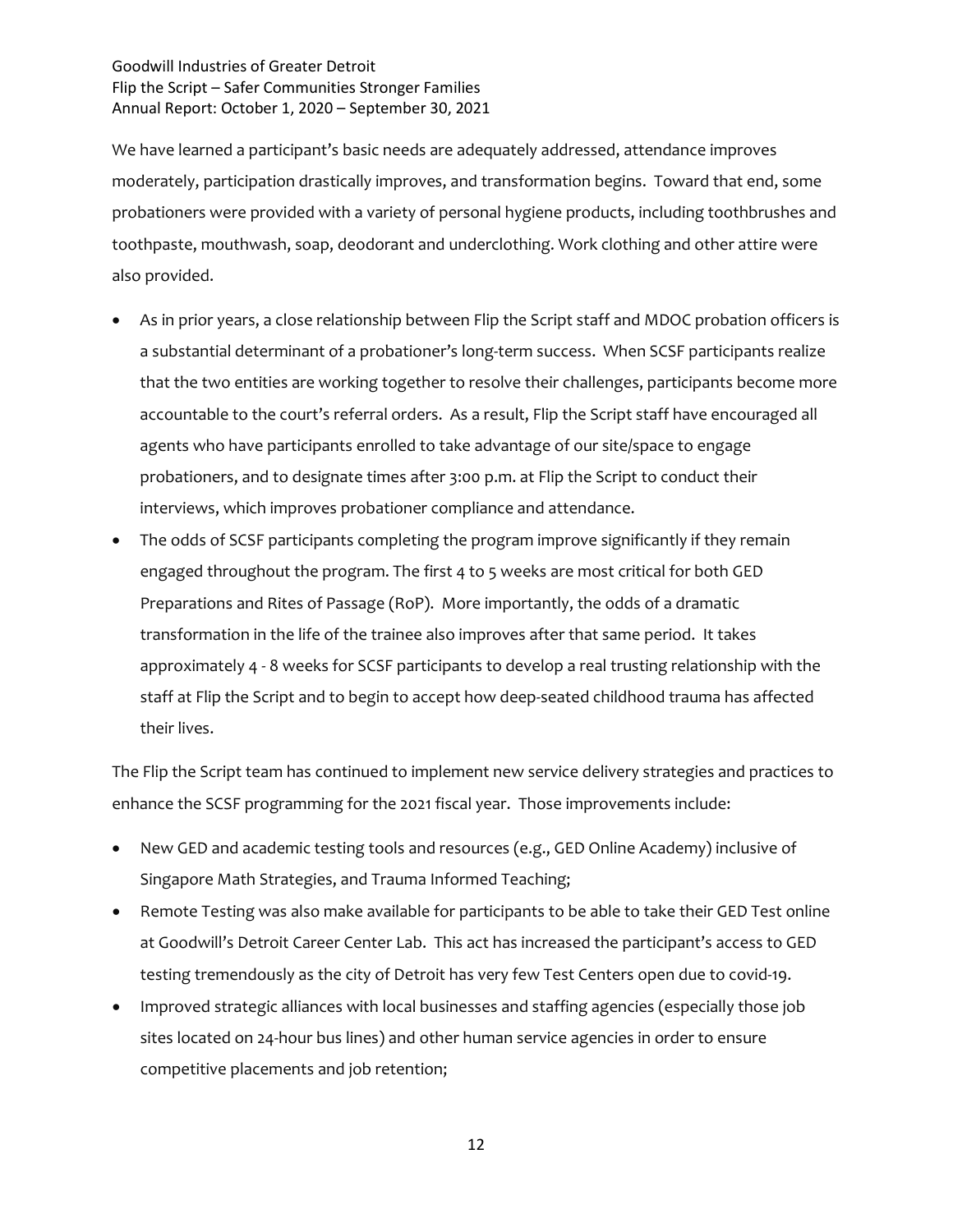- Improved outreach to Wayne County 3rd Circuit Court and to Probation Officers has persisted. We have also sought to be added to quarterly meeting with the Judges in order to provide regular updates and program insights;
- Partnerships with Detroit Police and other local mental health professionals, along with childcare providers;
- Usage of a career development scorecard earlier in the Rites of Passage curriculum;
- A new partnership with the 'Empowerment Plan' to deliver Financial Literacy training to interested participants;
- Advocacy for the use of probationer's restricted driver's licenses to allow employed participants to drive during work hours; and
- Pairing all SCSF participants with a workforce and/or financial coach prior to employment (as opposed to after employment).

Lastly, the SCSF program has been able to leverage other programs and supports that are underway at Goodwill Detroit. In the past, some SCSF participants have been able to enter the Goodwill Detroit's Welding school upon completion of SCSF. Those participants, upon graduation, have gone on to careers as apprentices, welders, and/or entry-level sheet metal workers that have paid them \$16-\$20 per hour. Goodwill Detroit has relocated and expanding the welding school in order to increase the number of students that will graduate every year. The expansion of the welding school at Goodwill Detroit will allow more SCSF participants to enter the welding school in the future. Goodwill's GreenWorks, and Donated Goods and Retail divisions have also allowed probationers from the SCSF program to take part in Transitional Work Experience (TWE) opportunities, where they learn about proper time-management, workplace communications, client services, product inventory management, and logistics.

## **V. Conclusion**

In conclusion, Flip the Script's SCSF program is a critical service provider within the alternative sentencing structure and/or region of Wayne County, and is a reliable option in reducing petty criminality for those young participants with felony convictions seeking an oasis of hope and transformation.